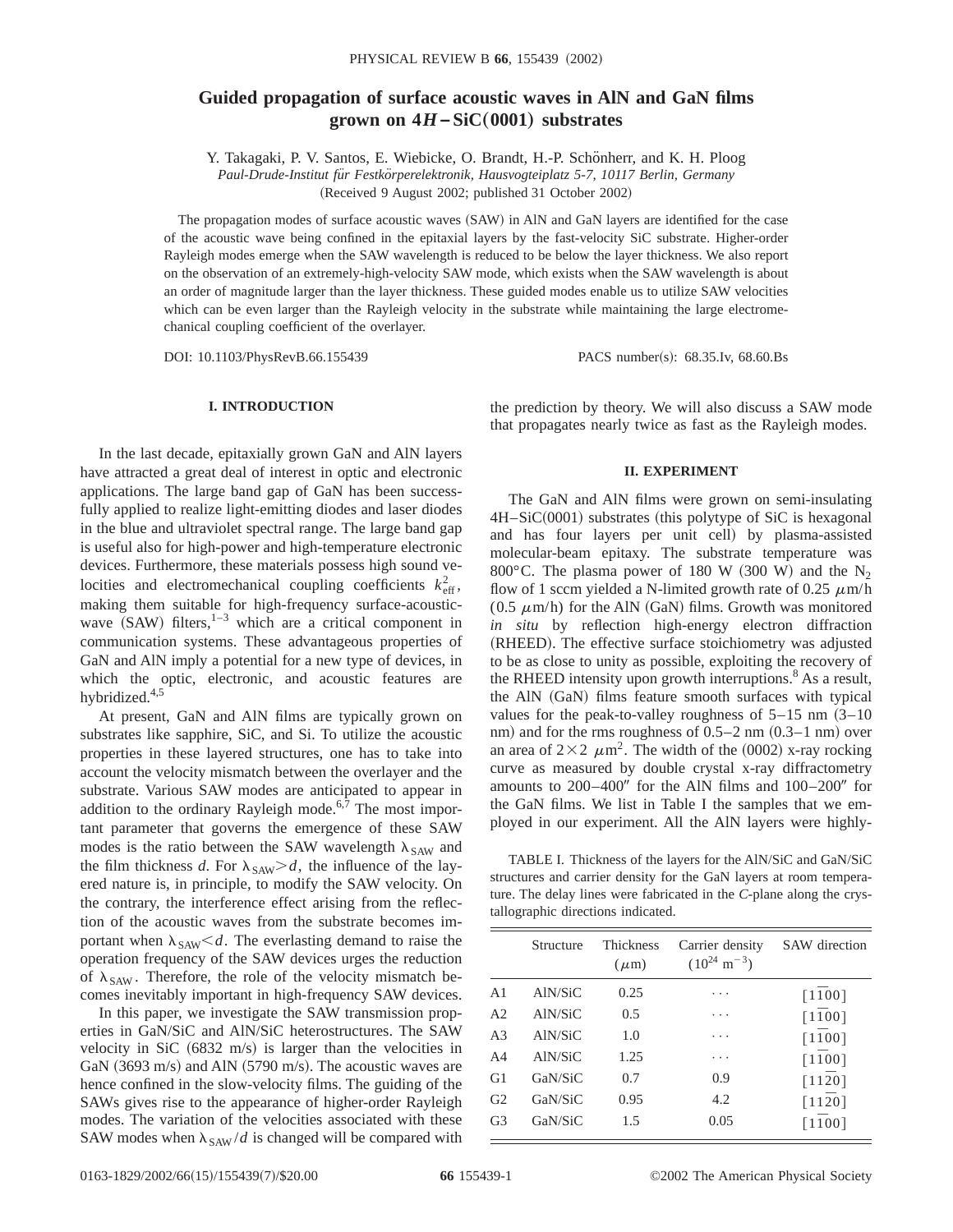

FIG. 1. (a) Transmission and (b) reflection characteristics of a delay line having the SAW wavelength  $\lambda_{SAW}$ =0.7  $\mu$ m prepared on the AlN/SiC structure with thickness  $d=1.25 \mu$ m. The resonances labeled  $R_1$ ,  $R_2$ , and  $R_3$  are associated with the first-, second-, and third-order Rayleigh modes, respectively. Inset: Scanning-electronmicroscope image of a single-finger IDT having a transducer period of  $\lambda_{SAW}$ = 400 nm fabricated on the AlN/SiC structure. The SAWs are generated in the  $[1\overline{1}00]$  crystallographic direction.

resistive. In contrast, the GaN layers G1 and G2 were intentionally doped, while sample G3 exhibited a background electron density of  $5 \times 10^{16}$  cm<sup>-3</sup>.

We fabricated single-finger interdigital transducers (IDTs) on the epitaxial layers by means of electron-beam lithography and lift-off techniques. The inset of Fig.  $1(b)$  shows the scanning-electron-microscope image of one of the transducers. Here, the SAW wavelength, which is twice the period of the grating pattern, is  $\lambda_{SAW}$ =400 nm. The metal gates of the IDTs are made of a 25-nm-thick evaporated Al film. A 6-nmthick Ti film was inserted underneath the Al film to improve the adhesion of the gates to the epitaxial layers. By aligning two identical transducers, SAW delay lines were formed with a center-to-center separation of 0.5 mm. As the SAW propagation is expected to be isotropic in the C-plane of the hexagonal crystals, we stretched the delay lines along the cleavage directions of the crystals. In most of our devices, the SAWs were made to propagate along the  $\lceil 1\bar{1}00 \rceil$  crystallographic direction, see Table I.

The transmission and reflection characteristics of the delay lines were evaluated using an HP 8720D network analyzer. The impulse response of a delay line can be obtained by Fourier-transforming its transmission spectrum. The direct electromagnetic coupling between the transducers takes place much faster than the SAW propagation, so that the crosstalk can be isolated from the SAW transmission spectrum by filtering the corresponding component in the time domain. This gating technique has been applied for the transmission data to be presented below.

# **III. EXPERIMENTAL RESULTS**

Figures  $1(a)$  and  $1(b)$  show, respectively, the transmission and reflection amplitudes in a delay line having  $\lambda_{SAW}$ 



FIG. 2. Dependence of the SAW transmission on the wavelength  $\lambda_{SAW}$  in the AlN/SiC structure with the film thickness  $d=1$   $\mu$ m. The number of finger pairs is 25, 41.5, 100, 114, 160, and 160 for  $\lambda_{SAW}$  = 4.0, 2.4, 1.0, 0.7, 0.5, and 0.43  $\mu$ m, respectively.

= 0.7  $\mu$ m, which was defined on a 1.25- $\mu$ m-thick AlN film (sample A4). Both of the spectra exhibit three clear resonances. The resonance at 8.19 GHz, labeled  $R_1$ , is associated with the first-order Rayleigh mode, which is the normal SAW mode in piezoelectric materials. As  $\lambda_{SAW}$  is considerably less than *d*, the resonances associated with the second-  $(R<sub>2</sub>)$  and third-order  $(R<sub>3</sub>)$  Rayleigh modes are, at the same time, observed at 9.58 and 10.53 GHz, respectively. The SAW velocity increases with increasing the order of the Rayleigh mode. Consequently, a higher-order mode results in a resonance at a higher frequency.

The behavior of the SAW transmission properties when  $\lambda_{SAW}$  is varied between 4.0  $\mu$ m and 0.43  $\mu$ m is shown in Fig. 2. Here, the delay lines were fabricated on an AlN film with  $d=1$   $\mu$ m (sample A3). The SAW transmission is solely mediated by the first-order Rayleigh mode for the fundamental frequency of the IDTs when  $\lambda_{SAW}$ =4.0 and 2.4  $\mu$ m. Upon reducing  $\lambda_{SAW}$ , the second- and third-order Rayleigh modes emerge when  $\lambda_{SAW}$  is smaller than 1.0 and 0.5  $\mu$ m, respectively. The higher-order Rayleigh modes can be regarded as higher-order ''transverse modes'' in the AlN waveguides. Analogous to the waveguide modes, the *i*th-order Rayleigh mode appears when the ratio  $d/\lambda_{SAW}$  is larger than approximately  $i-1$ . We note that SAWs propagate slower in sapphire than in AlN. Therefore, the guided modes are not expected to appear for AlN layers grown on sapphire.

The symbols in Fig. 3 show the SAW velocity determined using the resonance frequency and  $\lambda_{SAW}$ . We emphasize that the data from all of the four AlN layers exhibit a universal behavior when  $\lambda_{SAW}$  is normalized by *d*. We observe up to the fourth-order Rayleigh mode in our devices. The SAWs localize at the immediate vicinity of the surface over a distance of about one wavelength. Thus, the SAW velocities decrease with reducing  $\lambda_{SAW}$  due to the progressive influence of the slow-velocity AlN overlayer. The variation of the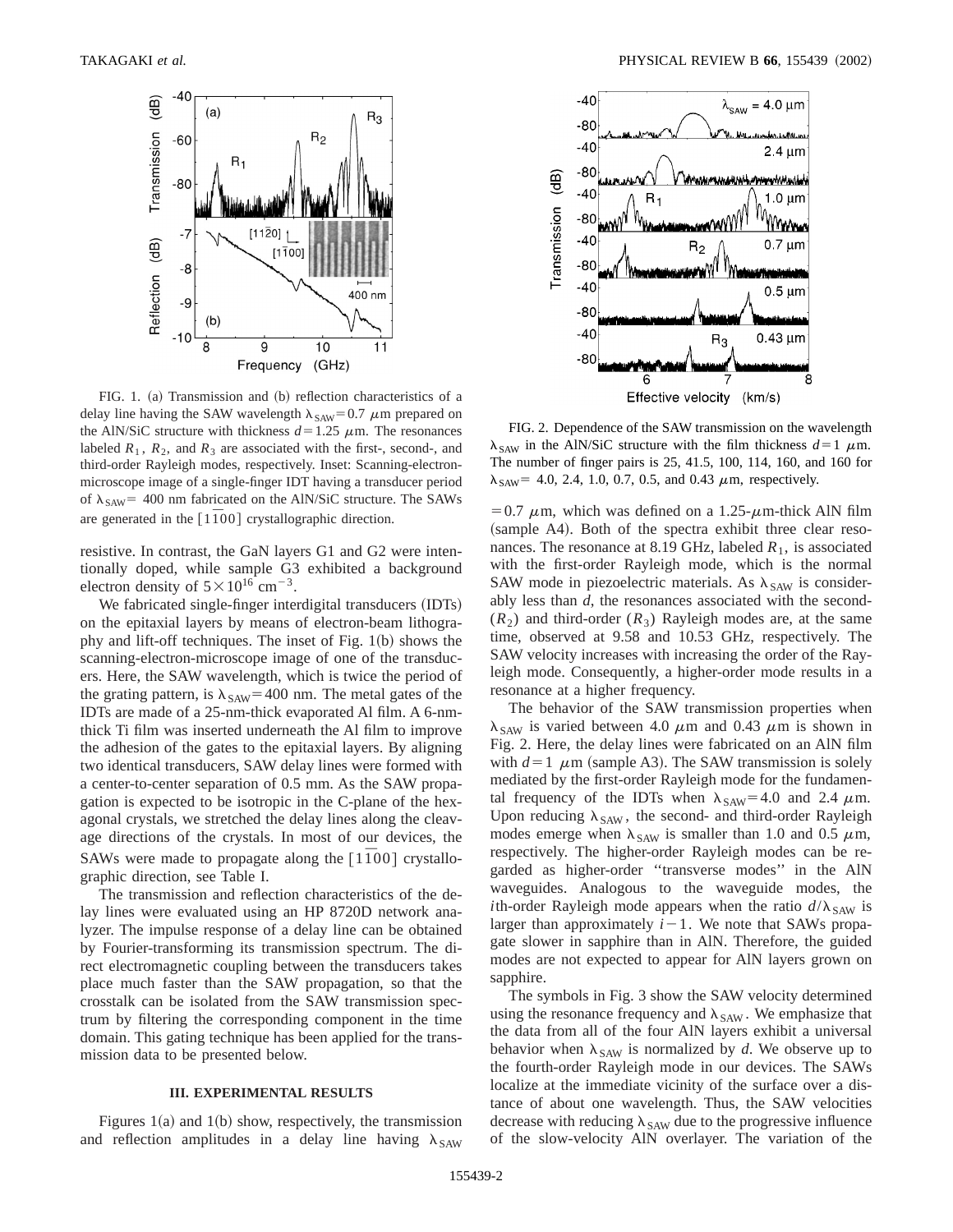

FIG. 3. Dependence of the SAW velocities on the normalized inverse SAW wavelength  $d/\lambda_{SAW}$  in AlN/SiC structures. The thicknesses of the AlN films are  $0.25$  (squares),  $0.5$  (down triangles),  $1.0$ (circles), and 1.25  $\mu$ m (up triangles). The data from the third and fifth harmonics are included for the  $1.0$ - $\mu$ m-thick film. The solid lines show theoretical results for the Rayleigh modes  $R_i$ . The dashed lines are guides for the eyes. The velocity predicted for the lowest two Love modes  $L_i$  are shown by the dotted lines. The dashed–dotted lines indicate the velocities of the bulk transverse wave in SiC and the Rayleigh waves in SiC and in AlN from the top to the bottom, respectively.

depth profiles of the displacement fields is responsible for the SAW velocity of the first-order Rayleigh mode shifting from that of the substrate to that of the overlayer when  $d/\lambda_{SAW}$  $\rightarrow \infty$ . In striking contrast to this dispersion, the SAW velocities associated with the higher-order Rayleigh modes can be even faster than the SAW velocity in the SiC substrate. The higher-order Rayleigh modes are, hence, advantageous for high-frequency SAW devices.

Figure 3 contains also the data derived from the third and fifth harmonics. It should be noted that the harmonics were excited unexpectedly strongly in spite of the single-finger gates of the devices. The harmonics were observed when  $\lambda_{SAW}$  of the fundamental frequency was longer than  $\approx$  2  $\mu$ m. In principle, the inability of exciting the harmonics for  $\lambda_{SAW}$  < 2  $\mu$ m could result from the impedance mismatch between the measurement equipment and the IDTs. (The impedance of ITDs is determined by the aperture, which was 50–100  $\mu$ m in our devices.) Nevertheless, the long SAW wavelengths, i.e.,  $\lambda_{SAW} > d$ , suggest that the layered nature of the structure plays an important role for the remarkable efficiency to excite the harmonics. Owing to the large  $\lambda_{SAW}$ in this situation, a single peak was observed for the fundamental frequency, whereas multiple peaks resulting from additional higher-order Rayleigh modes were typically observed for the harmonics.

Similar results for GaN/SiC structures are presented in Fig. 4. Five branches associated with the Rayleigh modes  $R_1 - R_5$  are evident. The electromechanical coupling coefficient of GaN is smaller than that of AlN. The transmission amplitude in devices prepared on GaN was consequently smaller in comparison to that when the overlayers were AlN.



FIG. 4. Dependence of the SAW velocities on the normalized inverse SAW wavelength  $d/\lambda_{SAW}$  in GaN/SiC structures. The thicknesses of the GaN films are 0.7 (down triangles), 0.95 (up triangles), and 1.5  $\mu$ m (circles). The filled symbols indicate the third harmonic. The solid curves show theoretical results. The dotted lines indicate the velocity of the bulk transverse wave in SiC and the SAW velocities in SiC and in GaN from the top to the bottom, respectively.

Nevertheless, the range of the velocity modification is more than two times wider in GaN/SiC structures than in AlN/SiC structures due to the comparatively small SAW velocity in GaN, which may be useful from an application point of view.

Although the SAW velocities are determined solely by the ratio  $d/\lambda_{SAW}$ , we observe a crucial dependence of the transmission amplitude on the layer thickness. In Fig. 2, a lowerorder Rayleigh mode disappears the moment a higher-order mode emerges with decreasing  $\lambda_{SAW}$ . Only two peaks, as a consequence, coexist in the transmission spectra. In thicker films, however, more resonances can coexist. For instance, three peaks are seen in the transmission spectrum displayed in Fig. 1, for which  $d=1.25 \mu m$  instead of  $d=1.0 \mu m$  in Fig. 2. Likewise, thinner films can sustain fewer resonances simultaneously. This trend develops to such an extent that the transmission amplitude associated with the first-order Rayleigh mode was suppressed for  $d=0.25 \mu$ m below the detection limit ( $\sim$  -100 dB) when  $\lambda_{SAW}$  was smaller than 700 nm, whereas the second-order Rayleigh mode became strong enough for detection only when  $\lambda_{SAW}$  was less than 500 nm (not shown). No SAW transmission was, therefore, observed for 700 nm  $>\lambda_{SAW}$  400 nm. A possible explanation for this behavior is the small electromechanical coupling coefficient of SiC. The coupling coefficient of SiC is estimated to be one order of magnitude smaller than that of AlN (see the Appendix). Thus, the SAW excitation is expected to become difficult when the thickness of the top AlN layer is reduced. We note that the first-order Rayleigh mode seemed to disappear for  $\lambda_{SAW}$  < 0.7  $\mu$ m irrespective of *d*. The common critical SAW wavelength suggests that intrinsic properties of the epitaxial layers may be responsible for the disappearance.

#### **IV. NUMERICAL RESULTS**

We have carried out numerical simulations of the SAW modes in the AlN/SiC and GaN/SiC structures for under-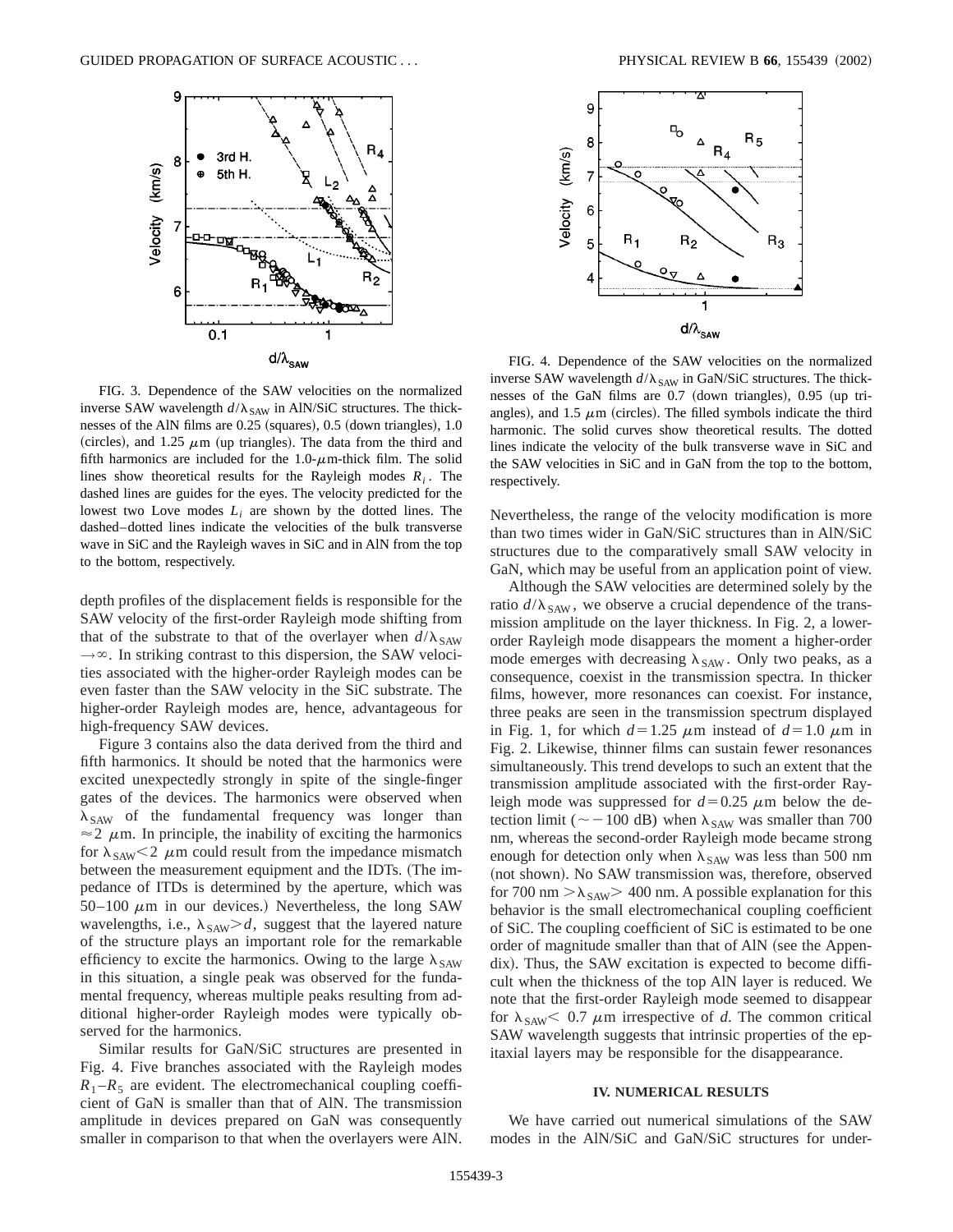

FIG. 5. Boundary-condition function  $\Psi(f)$  in AlN, SiC, and the AlN/SiC structure with an overlayer thickness of 1.25  $\mu$ m for the curves from top to bottom. The curves are vertically offset for clarity. The calculations were performed for a SAW with wavelength  $\lambda_{SAW}$ =0.7  $\mu$ m.  $R_i$  and  $L_i$  denote Rayleigh- and Love-type modes of order *i*, respectively.

standing their nature. The surface of bulk hexagonal materials normally supports only one acoustic mode. This property is demonstrated by the top two curves in Fig. 5. Here, the dependence of the boundary-condition function  $\Psi(f)$  on frequency  $f$  is displayed for AlN and SiC. (See the Appendix for details of the numerical techniques.) The calculations were performed for  $\lambda_{SAW}$ =700 nm. A surface mode corresponds to a frequency  $f_R$  where  $\Psi(f)$  vanishes, as indicated by the arrows, giving rise to the Rayleigh velocity  $v_R = f_R \lambda_{SAW}$ .

In layered structures, in contrast,  $\Psi(f)$  develops multiple minima. The bottom curve in Fig. 5 displays  $\Psi(f)$  for the 1.25- $\mu$ m-thick AlN film on SiC (sample A4). Except for the mode labeled  $R_3$ ,  $\Psi(f)$  vanishes at the frequencies indicated by the arrows. Here, the modes polarized in the sagittal plane are denoted by  $R_i$  ( $i=1,2,...$ ). The mode  $R_1$  closely resembles the Rayleigh wave in the surface of bulk AlN, as we show below. The rest of the surface modes in Fig.  $5(c)$ , which are denoted by  $L_i$ , are pure shear vibrations polarized in the surface perpendicular to the propagation direction (Love-type modes). Love modes are characteristic vibrations of substrates covered by a low-velocity film.6,9 The present acoustic waveguide supports, in addition to the fundamental mode  $L_1$ , two overtones  $(L_2 \text{ and } L_3)$  having the velocities between those of the fast transverse bulk modes of AlN and SiC.

Provided that the mass-loading effects due to the metal gratings are negligible,<sup>10</sup> the velocities of the surface modes in the layered structures depend only on the ratio  $d/\lambda_{SAW}$ . In Figs. 3 and 4, the calculated velocities of the Rayleigh-type (solid curves) modes are shown for the AlN/SiC and GaN/ SiC structures, respectively. For comparison, we also show the velocities of the lowest two Love-type modes (dotted curves) in Fig. 3. The Rayleigh-type modes indeed account for the measured resonances. The Love-type modes are piezoelectrically inactive in the AlN/SiC and GaN/SiC structures, which is the reason for their absence in the electrical measurements. Such modes, however, have been detected in Brillouin scattering experiments in GaN and AlN overlayers on silicon.<sup>11</sup>



FIG. 6. Calculated vertical displacement  $(u_3)$  profiles for modes (a)  $R_1$ , (b)  $R_2$ , and (c)  $R_3$  with wavelength  $\lambda_{SAW} = 0.7 \mu m$  in a structure consisting of a 1.25- $\mu$ m-thick AlN layer on SiC.

three Rayleigh modes revealed by the bottom curve in Fig. 5. Mode  $R_1$  [Fig. 6(a)] has a penetration depth which is shorter than the thickness of the AlN layer and closely resembles the Rayleigh wave in bulk materials. Modes  $R_2$  [Fig. 6(b)] and  $R_3$  [Fig. 6(c)] are overtones of the fundamental Rayleigh mode  $R_1$ . The overtones are characterized by nodes in the depth-direction.6,11 The number of nodes increases for higher-order modes, reminiscent of the confined modes in waveguides.

Modes  $R_1$  and  $R_2$  are true surface modes as their velocities lie below those of the longitudinal bulk mode *v<sup>L</sup>* and the slow transverse bulk mode  $v_{T_1}$  of the SiC substrate. Mode  $R<sub>3</sub>$ , on the contrary, is a leaky mode as its velocity is above  $v_{T_1}$ . In fact, an upper limit is imposed theoretically upon the velocities of the surface modes by  $v_{T_1}$  of the substrate. Whenever the *i*th-order Rayleigh mode emerges at  $d/\lambda_{SAW}$  $= i - 1$ , its velocity takes a common initial value  $v_{T_1}$ . As  $v_{T_1}$ is higher than the Rayleigh velocity, the higher-order modes  $R_i$  ( $i > 1$ ) can propagate even faster than the Rayleigh mode in bulk SiC.

Experimentally, some of the data indicate velocities which are considerably larger than  $v_{T_1}$ . Such a situation is, in principle, possible for short delay lines if the transmission loss associated with the leaky nature of the SAW modes is not critical. Nevertheless, the experimental results suggest that  $v_{T_1}$  in SiC may be larger than our estimate. The latter implies that the elastic constant  $c_{44}$  is larger than the value we used in our calculations as  $v_{T_1} = \sqrt{c_{44}/\rho}$ , with  $\rho$  being the mass density, is practically determined by  $c_{44}$ . In fact, our value of  $c_{44}$  has been chosen to achieve the best agreement with the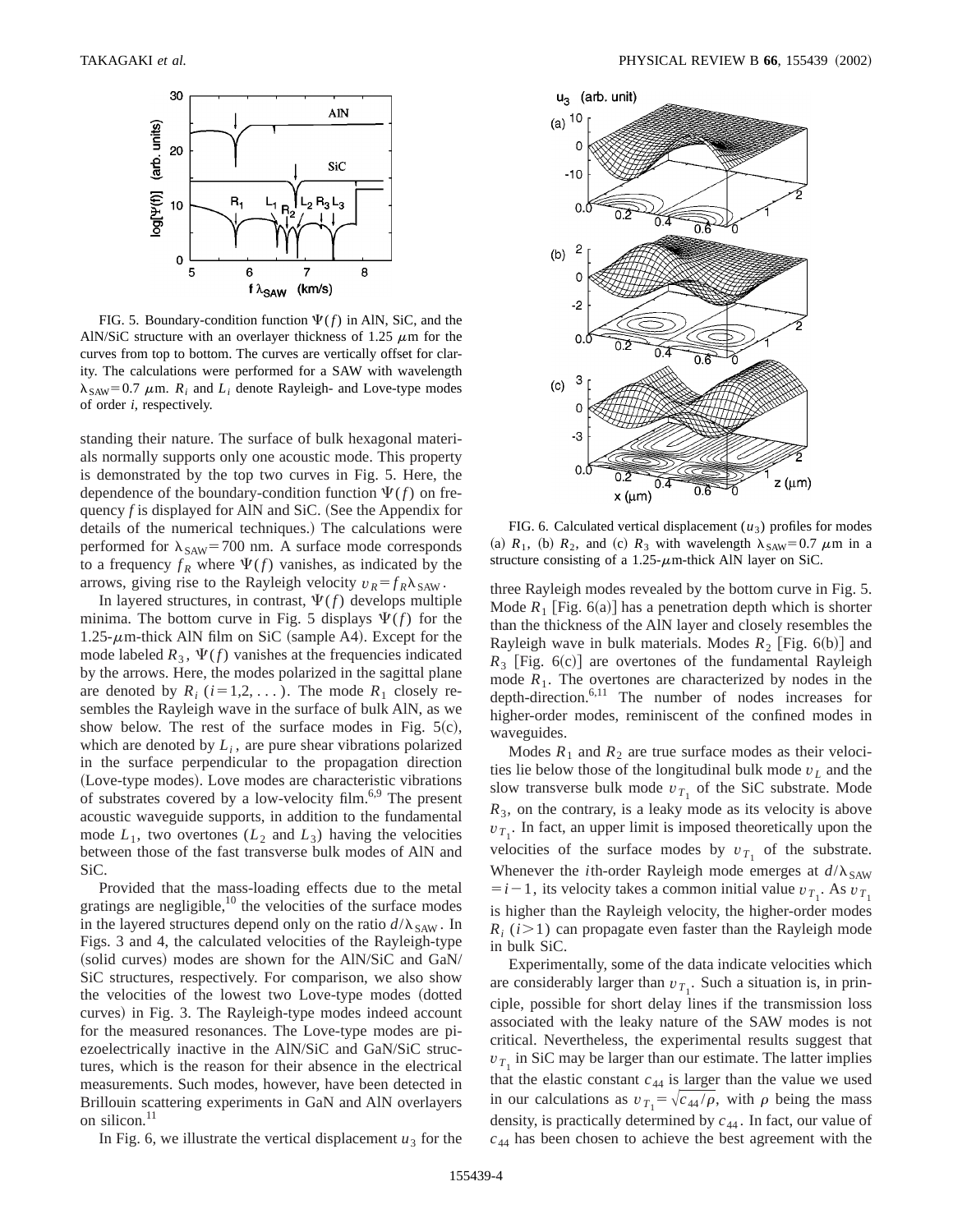

FIG. 7. Transmission spectra of a delay line prepared on the AlN/SiC structure. The film thickness and the SAW wavelength are  $d=250$  nm and  $\lambda_{SAW}$ =4.0  $\mu$ m. A gate window in the time domain with the interval of 40–75 ns and 75–150 ns is imposed for the top and bottom curves, respectively. Inset: The impulse response of the delay line produced by Fourier-transforming the transmission spectrum. The gate windows to isolate the two SAW modes are indicated. The peak at 14 ns is due to direct electromagnetic coupling between the IDTs.

experimental results and is already larger than found in the literature (see Ref.  $8$  in Ref. 12.)

## **V. EXCEPTIONALLY FAST MODE**

In addition to the Rayleigh modes discussed above, some delay lines exhibited a resonance at a frequency significantly higher than that for the Rayleigh modes. An example of these unidentified resonances is shown in Fig. 7. Here, a delay line having  $\lambda_{SAW}$ =4.0  $\mu$ m was fabricated on a 0.25- $\mu$ m-thick AlN layer (sample A1). Two resonances are found at  $1.712$ and 3.197 GHz. The resonance at the lower frequency is associated with the first-order Rayleigh mode. The resonance frequency implies that the velocity of the mode at the higher frequency is about two times larger than that of the Rayleigh modes. The impulse response of the delay line, which is displayed in the inset of Fig. 7, indeed reveals two peaks that correspond to the fast and slow SAW modes. Using the gating technique, we can prove the assignment of the two modes. The two spectra in Fig. 7 were actually obtained by setting a window between 40 and 75 ns or between 75 and 150 ns: The low- (high-) frequency peak is absent when the fast- (slow-) propagation peak in the time domain is selected.

The high-velocity mode was found to be excitable only in a very narrow wavelength range. This behavior is illustrated in Fig. 8 for the case of the  $1-\mu$ m-thick AlN layer (sample A3). For this layer thickness, the high-velocity mode is observed when  $\lambda_{SAW}$  is about 2.4  $\mu$ m. In Fig. 8,  $\lambda_{SAW}$  is varied between 2.67 and 2.18  $\mu$ m. With decreasing  $\lambda_{SAW}$ , both of the transmission peaks shift to higher frequencies. In contrast to the almost uniform peak amplitudes for the Rayleigh mode at  $\sim$  2.5 GHz, the high-velocity peak at 5–6 GHz develops and then vanishes quickly in the course of the slight variation of  $\lambda_{SAW}$ .



FIG. 8. Transmission spectra of delay lines fabricated on the 1- $\mu$ m-thick AlN layer grown on a SiC substrate. The SAW wavelengths are  $\lambda_{SAW}$ = 2.67, 2.59, 2.53, 2.46, 2.4, 2.29, and 2.18  $\mu$ m.

The fast propagation may be attributed to the ''exceptional'' mode, which has been predicted to exist in some layered systems.<sup>13–15</sup> Leaky SAWs are typically strongly attenuated as the acoustic energy leaks into the bulk of the crystal. However, the attenuation vanishes when the leaky SAW degenerates into a pure bulk wave. $13$  The velocity of the nonattenuated leaky SAW under this special circumstance was calculated for a ZnO film prepared on  $SiC<sub>14</sub>$ diamond,<sup>15</sup> or sapphire<sup>15</sup> substrates. The SAW velocity was shown to change from the velocity of the longitudinal bulk wave  $v_L$  to that of the fast transverse bulk wave  $v_{T_2}$  of the substrate when  $d/\lambda_{SAW}$  is increased from 0 to about 0.1.

In Fig. 9, we make a comparison of the  $d/\lambda_{SAW}$ -dependencies of the velocity between the highvelocity mode and the guided Rayleigh modes in AlN/SiC structures. The data from  $d=0.25$  and 0.5  $\mu$ m layers appear to belong to an identical dispersion curve, whereas the data from  $d=1.0 \mu$ m layer apparently follow a different dispersion curve. It is thus indicated that two branches of the highvelocity mode have been observed in our devices. Although the velocity decreases with increasing  $d/\lambda_{SAW}$  for both of the branches, it remains almost around  $v_L$ , which is not ex-



FIG. 9. Velocities of SAW modes in the AlN/SiC structures with several AlN layer thicknesses *d*. The open and filled symbols correspond to the Rayleigh modes and the exceptional high-velocity mode, respectively. The dotted lines indicate the velocities in SiC of the longitudinal bulk wave  $(v_L)$ , the fast and slow transverse bulk waves, and the Rayleigh wave from top to bottom, respectively. The solid lines are guides for eyes.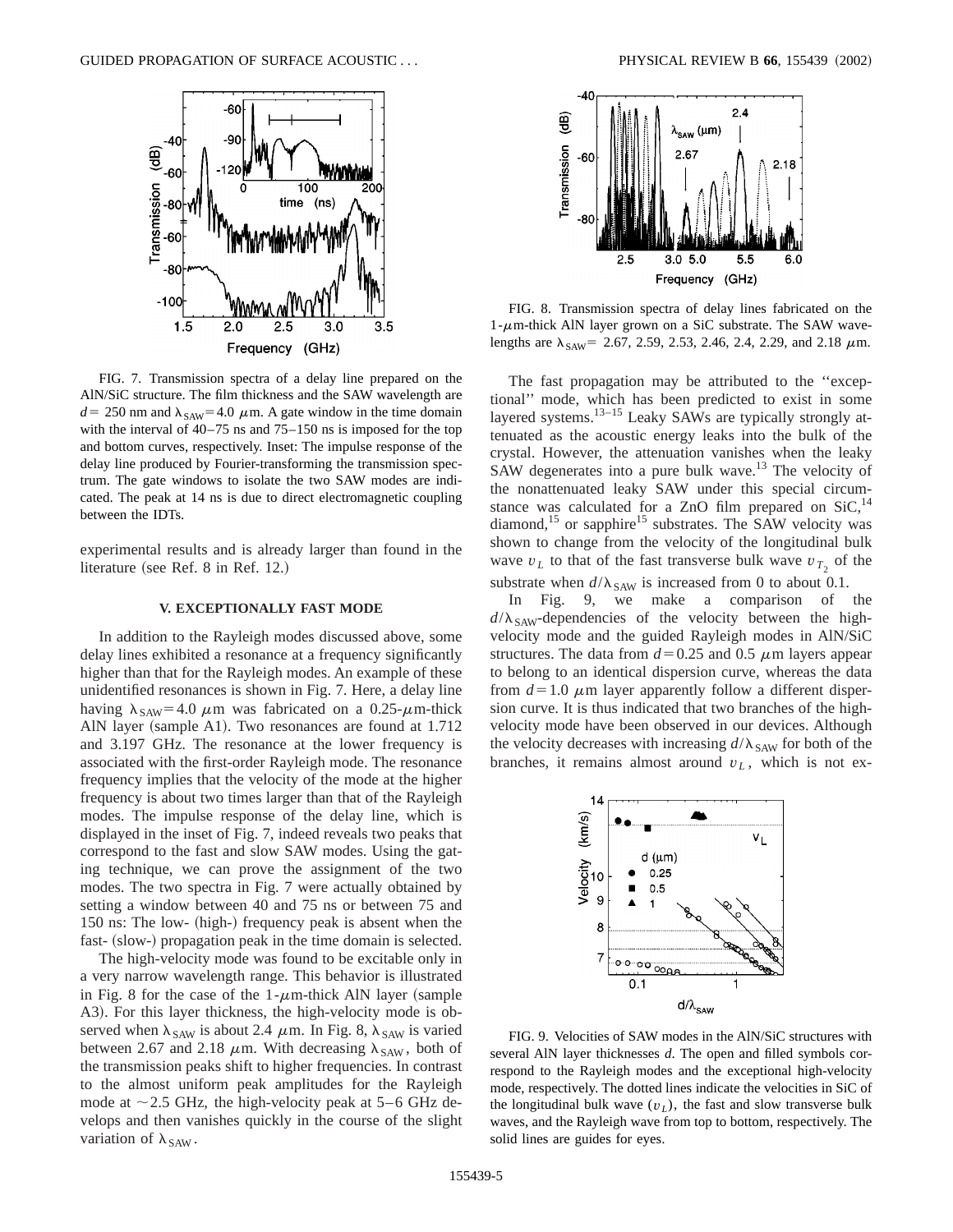pected for the ''exceptional'' mode. Further experimental and theoretical works are, therefore, required to ascertain the origin of this mode. We emphasize that, regardless of the origin, the high-velocity mode provides us nearly the largest possible sound velocity from host materials as  $v_L$  in SiC is as large as the Rayleigh velocity in diamond.

# **VI. CONCLUSIONS**

We have investigated the SAW modes in AlN and GaN layers grown on SiC substrates. The slow SAW velocity of the top layers with respect to that of the substrate results in the appearance of guided Rayleigh modes and extremely fast modes. While the velocities associated with the SAW modes are determined solely by the ratio between the SAW wavelength and the layer thickness, the transmission amplitude of each mode is found to depend crucially on the layer thickness. As long as the layer thickness is adjusted to be optimum for the desired SAW wavelengths, the present materials systems allow us to take advantage of the high SAW velocity of SiC and the large electromechanical coupling coefficient of AlN and GaN.

# **ACKNOWLEDGMENTS**

Part of this work was supported by the Deutsche Forschungsgemeinschaft and by the NEDO collaboration program.

## **APPENDIX. NUMERICAL SIMULATIONS**

We present in this Appendix a brief overview of the numerical techniques that we employed in our calculations. The acoustic waves are assumed to propagate along the *x*-direction within a surface which is normal to the *z*-axis. The components  $u_1$ ,  $u_2$ , and  $u_3$  of the displacement field **u**  $=(u_1, u_2, u_3)$  are oriented along the *x*-, *y*-, and *z*-directions, respectively. The SAW modes in layered structures can be determined by solving the differential equation for the propagation of acoustic waves<sup>16</sup>

$$
\nabla T = \rho \frac{\partial \mathbf{u}}{\partial t}
$$
 (A1)

together with the constitutive relations

$$
T = cS - eE, \tag{A2}
$$

$$
D = \epsilon E + eS, \tag{A3}
$$

where *T* and *S* are the stress and strain tensors, respectively. The electric and displacement fields are denoted  $E=-\nabla \varphi$ and *D*, respectively. The material parameters involved in Eqs.  $(A1)$ – $(A3)$  are the mass density  $\rho$ , the elastic constant tensor *c*, and the piezoelectric and static dielectric tensors *e* and  $\epsilon$ , respectively. We list the values of these parameters used in the calculations in Table II.

In order to calculate the SAW modes, we first determine for each layer the solutions of Eq.  $(A1)$  for a frequency *f* and an in-plane wave vector  $\mathbf{k}_{SAW} = (k_x, k_y)$ . These solutions consist of eigenvalues of the *z*-component of the wave vector

TABLE II. Mass density  $\rho$ , elastic constants  $c_{ii}$  (in units of 10<sup>11</sup>)  $N/m<sup>2</sup>$ ), and piezoelectric constants  $e_{ij}$  (in units of C/m<sup>2</sup>) used in the calculations. All the constants for AlN and GaN are taken from Ref. 2. The elastic constants for SiC with the exception of  $c_{44}$  and  $c_{13}$  are from Ref. 12. There is only a minor difference, mostly within the experimental accuracy, between the elastic properties of the 4H– and 6H–SiC polytypes (Ref. 12).] We use a value for  $c_{44}$ that better reproduces the transverse velocity of SiC. For  $c_{13}$ , which is not quoted in Ref. 12, we use the value recommended in Ref. 17. The piezoelectric constants are extracted from Ref. 18.

|                                             | <b>AlN</b> | GaN     | 4H-SiC |
|---------------------------------------------|------------|---------|--------|
| $\rho$ (10 <sup>3</sup> kg/m <sup>3</sup> ) | 3.23       | 6.15    | 3.211  |
| $c_{11}$                                    | 4.1        | 3.7     | 5.07   |
| $c_{12}$                                    | 1.4        | 1.45    | 1.08   |
| $c_{13}$                                    | 1          | 1.1     | 0.558  |
| $c_{33}$                                    | 3.9        | 3.9     | 5.47   |
| $c_{44}$                                    | 1.2        | 0.9     | 1.7    |
| $c_{66}$                                    | 1.35       | 1.125   | 1.995  |
| $e_{15}$                                    | $-0.48$    | $-0.3$  | 0.08   |
| $e_{31}$                                    | $-0.58$    | $-0.36$ |        |
| $e_{33}$                                    | 1.55       | 1       | 0.2    |

 $k_z$  and the mode eigenvectors  $\mathbf{v}=(u_1, u_2, u_3, \varphi)$ . In the second step, the eigenvectors **v** in adjacent layers are related to each other by imposing acoustic and electric boundary conditions at their interface. This procedure allows us to specify the eigenvectors of the surface layer in terms of those in the substrate. In the final step, we seek for surface modes, i.e., the solutions which  $(i)$  decay in the substrate and  $(ii)$  satisfy the acoustic and electric boundary conditions at the surface. These requirements can be expressed in terms of the boundary-condition function  $\Psi(f)$ , which vanishes when both conditions are satisfied. The corresponding frequency  $f_R$  is the SAW frequency of the system.

In the remainder, we discuss the acoustic modes propagating in the hexagonal crystals of bulk AlN, GaN, and 4H-SiC. The velocities of the bulk modes are summarized in Table III. The acoustic velocities are isotropic for propagation in the *C*-plane. The modes with wave vector along the *x*-axis can be classified according to the symmetry relative to the

TABLE III. Velocities of bulk  $(v_{T_1}, v_{T_2}, \text{ and } v_L)$  and surface  $(v_R)$  modes and electromechanical coupling coefficient  $k_{\text{eff}}^2$  on *c*-oriented AlN, GaN, and SiC. Similar values are given also for sapphire [1<sup> $\overline{1}$ 00]-propagation, Y-cut LiNbO<sub>3</sub> Z-propagation, and</sup>  $(001)$ -oriented GaAs.

|                    | $v_{T_1}$<br>(m/s) | $v_{T_2}$<br>(m/s) | $v_L$<br>(m/s) | $U_R$<br>(m/s) | $k_{\text{eff}}^2$<br>$(in 10^{-3})$ |
|--------------------|--------------------|--------------------|----------------|----------------|--------------------------------------|
| GaN                | 3826               | 4277               | 7757           | 3693           | 1.31                                 |
| <b>AlN</b>         | 6095               | 6465               | 11267          | 5790           | 2.5                                  |
| $4H-SiC$           | 7276               | 7882               | 12566          | 6832           | 0.112                                |
| sapphire           |                    |                    |                | 5703           |                                      |
| LiNbO <sub>3</sub> |                    |                    |                | 3488           | 23.2                                 |
| GaAs               |                    |                    |                | 2867           | 0.593                                |